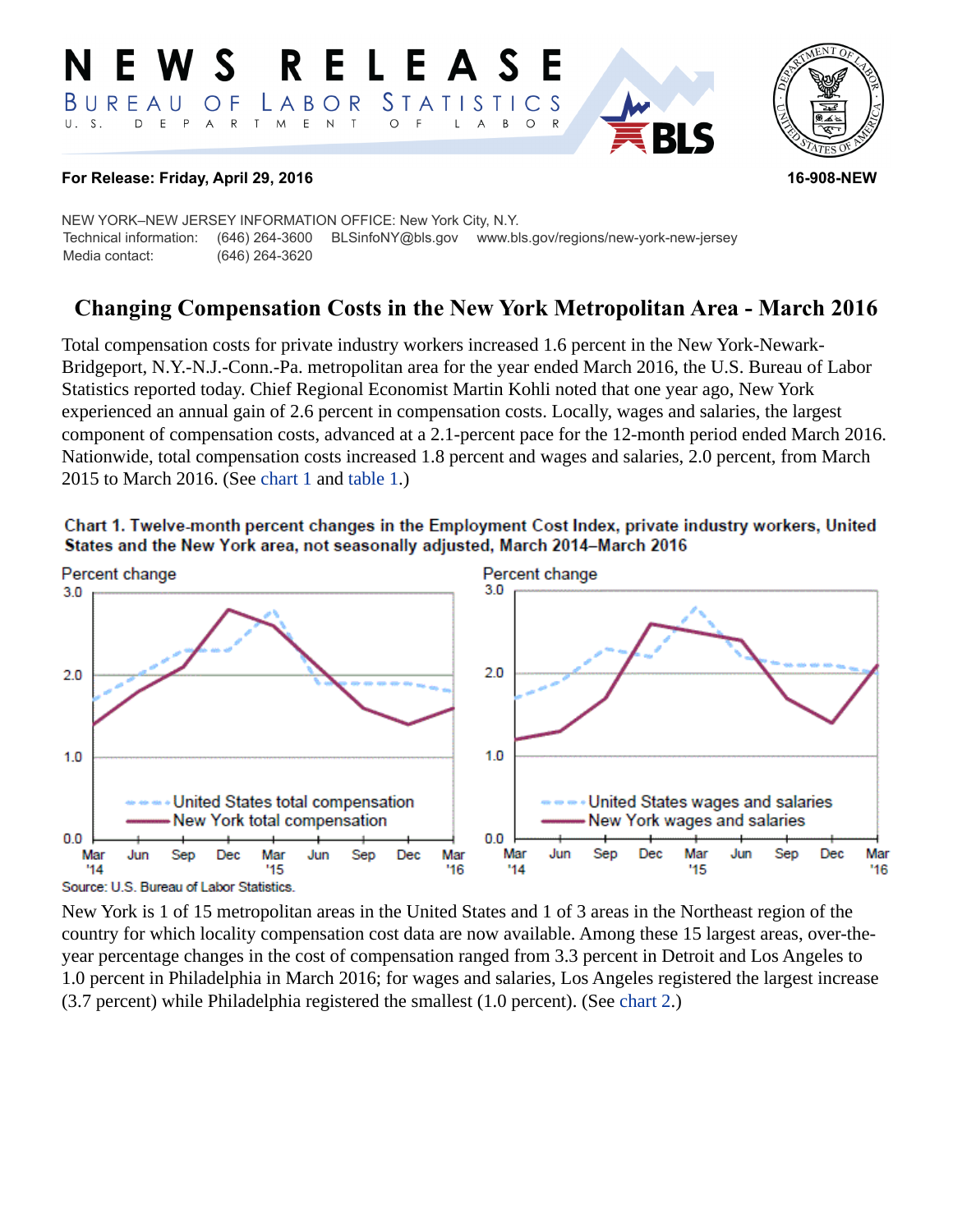<span id="page-1-0"></span>



Source: U.S. Bureau of Labor Statistics

The annual increase in compensation costs in New York was 1.6 percent in March 2016, compared to advances of 2.2 percent in Boston and 1.0 percent in Philadelphia, the other two metropolitan areas in the Northeast. New York's 2.1-percent gain in wages and salaries over this 12-month period compared to 2.9 percent in Boston and 1.0 percent in Philadelphia. (See table 2.)

Locality compensation costs are part of the national Employment Cost Index (ECI), which measures quarterly changes in compensation costs, which include wages, salaries and employer' costs for employee benefits. In addition to the 15 locality estimates provided in this release, ECI data for the nation, 4 geographical regions, and 9 geographical divisions are available. (Geographical definitions for the metropolitan areas mentioned in this release are included in the [Technical Note.](#page-1-1))

In addition to the geographic data, a comprehensive national report is available that provides data by industry, occupational group, and union status, as well as for both private, and state and local government employees. The release is available on the Internet at [www.bls.gov/ncs/ect/home.htm.](https://www.bls.gov/ncs/ect/home.htm) Current and historical information from other Bureau programs may be accessed via our regional homepage at [www.bls.gov/regions/new-york](https://www.bls.gov/regions/new-york-new-jersey)[new-jersey](https://www.bls.gov/regions/new-york-new-jersey).

**The Employment Cost Index for June 2016 is scheduled to be released on Friday, July 29, 2016, at 8:30 a.m. (EDT).**

## **Technical Note**

<span id="page-1-1"></span>The Employment Cost Index (ECI) measures the change in the cost of labor, free from the influence of employment shifts among occupations and industries. The compensation series includes changes in wages and salaries and employer costs for employee benefits.

Wages and salaries are defined as straight-time average hourly earnings or, for workers not paid on an hourly basis, straight-time earnings divided by the corresponding hours. Straight-time wage and salary rates are total earnings before payroll deductions, excluding premium pay for overtime, work on weekends and holidays, and shift differentials. Production bonuses, incentive earnings, commission payments, and cost-of-living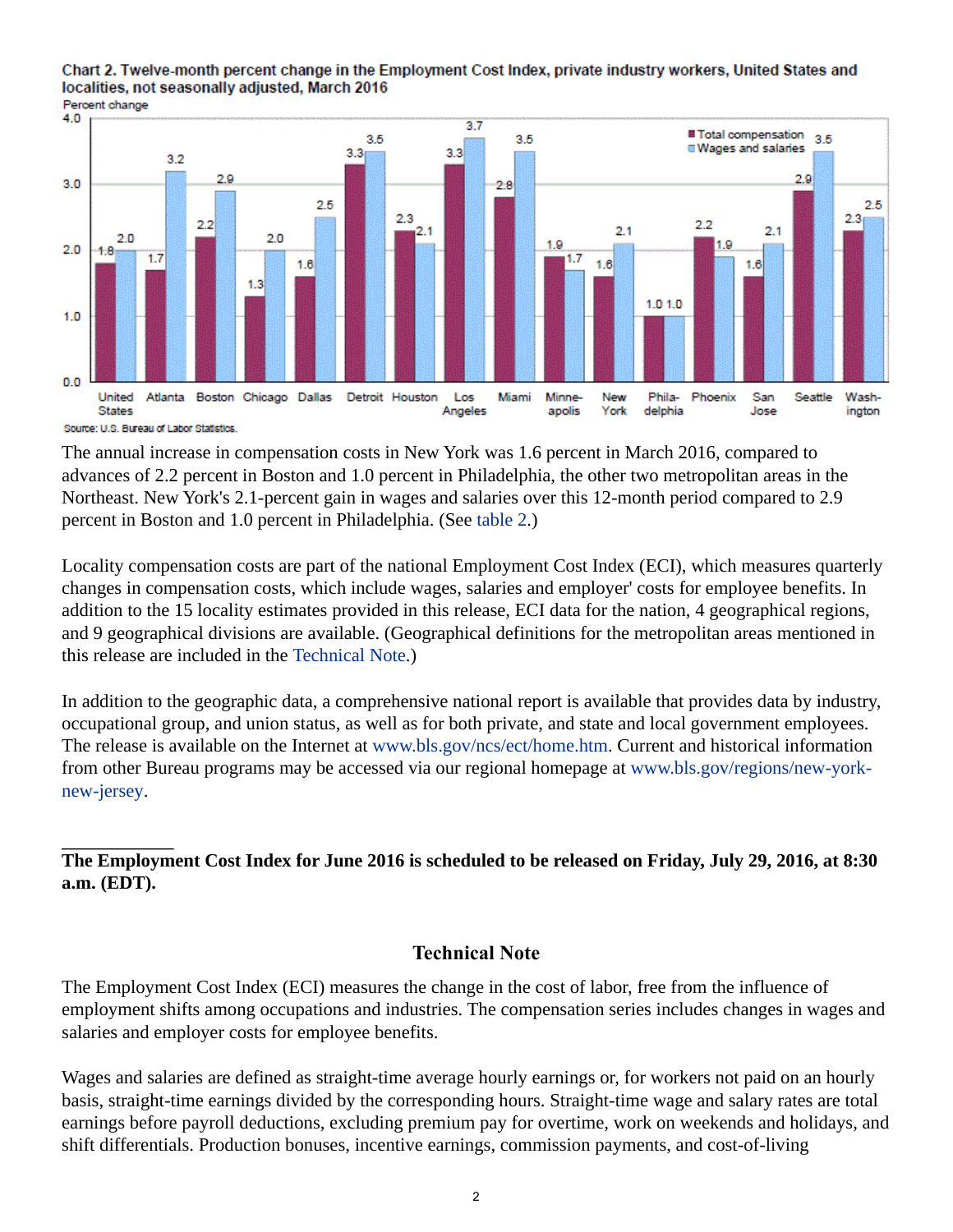adjustments are included in straight-time earnings, whereas nonproduction bonuses (such as Christmas or year-end bonuses) are excluded. Also excluded are such items as payments-in-kind, free room and board, and tips.

Based on available resources and the existing ECI sample, it was determined that estimates would be published for 15 metropolitan areas. Since the ECI sample sizes by area are directly related to area employment, the areas with the largest private industry employment as of the year 2000 were selected. For each of these areas, 12-month percent changes and associated standard errors were computed for the periods since December 2006.

The metropolitan area definitions of the 15 published localities are listed below.

- **Atlanta-Sandy Springs-Gainesville, Ga.-Ala. Combined Statistical Area (CSA)** includes Barrow, Bartow, Butts, Carroll, Cherokee, Clayton, Cobb, Coweta, Dawson, DeKalb, Douglas, Fayette, Forsyth, Fulton, Gwinnett, Hall, Haralson, Heard, Henry, Jasper, Lamar, Meriwether, Newton, Paulding, Pickens, Pike, Polk, Rockdale, Spalding, Troup, Upson, and Walton Counties in Georgia; and Chambers County in Alabama.
- **Boston-Worcester-Manchester, Mass.-N.H. CSA** includes Essex, Middlesex, Norfolk, Plymouth, Suffolk, and Worcester Counties in Massachusetts and Belknap, Hillsborough, Merrimack, Rockingham, and Strafford Counties in New Hampshire.
- **Chicago-Naperville-Michigan City, Ill.-Ind.-Wis. CSA** includes Cook, DeKalb, DuPage, Grundy, Kane, Kankakee, Kendall, Lake, McHenry, and Will Counties in Illinois; Jasper, Lake, LaPorte, Newton, and Porter Counties in Indiana; and Kenosha County in Wisconsin.
- **Dallas-Fort Worth, Texas CSA** includes Collin, Cooke, Dallas, Delta, Denton, Ellis, Henderson, Hood, Hunt, Johnson, Kaufman, Palo Pinto, Parker, Rockwall, Somervell, Tarrant, and Wise Counties in Texas.
- **Detroit-Warren-Flint, Mich. CSA** includes Genesee, Lapeer, Livingston, Macomb, Monroe, Oakland, St. Clair, Washtenaw, and Wayne Counties in Michigan.
- **Houston-Baytown-Huntsville, Texas CSA** includes Austin, Brazoria, Chambers, Fort Bend, Galveston, Harris, Liberty, Matagorda, Montgomery, San Jacinto, Walker, and Waller Counties in Texas.
- **Los Angeles-Long Beach-Riverside, Calif. CSA** includes Los Angeles, Orange, Riverside, San Bernardino, and Ventura Counties in California.
- **Miami-Fort Lauderdale-Pompano Beach, Fla. Metropolitan Statistical Area (MSA)** includes Broward, Miami-Dade, and Palm Beach Counties in Florida.
- **Minneapolis-St. Paul-St. Cloud, Minn.-Wis. CSA** includes Anoka, Benton, Carver, Chisago, Dakota, Goodhue, Hennepin, Isanti, McLeod, Ramsey, Rice, Scott, Sherburne, Stearns, Washington, and Wright Counties in Minnesota; and Pierce and St. Croix Counties in Wisconsin.
- **New York-Newark-Bridgeport, N.Y.-N.J.-Conn.-Pa. CSA** includes Bronx, Dutchess, Kings, Nassau, New York, Orange, Putnam, Queens, Richmond, Rockland, Suffolk, Ulster, and Westchester Counties in New York; Bergen, Essex, Hudson, Hunterdon, Mercer, Middlesex, Monmouth, Morris, Ocean, Passaic, Somerset, Sussex, and Union Counties in New Jersey; Fairfield, Litchfield, and New Haven Counties in Connecticut; and Pike County in Pennsylvania.
- **Philadelphia-Camden-Vineland, Pa.-N.J.-Del.-Md. CSA** includes Bucks, Chester, Delaware, Montgomery, and Philadelphia Counties in Pennsylvania; Burlington, Camden, Cumberland, Gloucester, and Salem Counties in New Jersey; New Castle County in Delaware; and Cecil County in Maryland.
- **Phoenix-Mesa-Scottsdale, Ariz. MSA** includes Maricopa and Pinal Counties in Arizona.
- **San Jose-San Francisco-Oakland, Calif. CSA** includes Alameda, Contra Costa, Marin, Napa, San Benito, San Francisco, San Mateo, Santa Clara, Santa Cruz, Sonoma, and Solano Counties in California.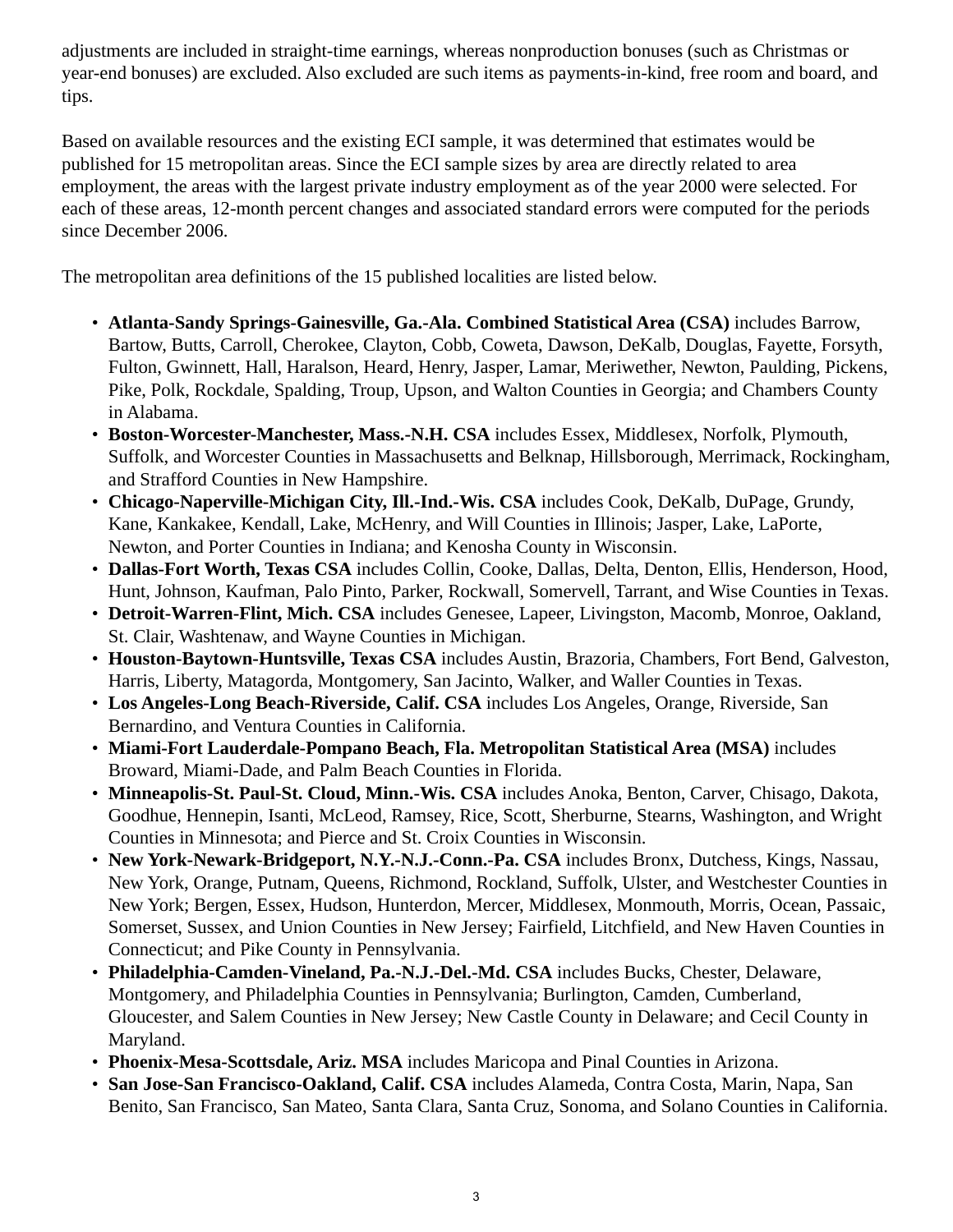- **Seattle-Tacoma-Olympia, Wash. CSA** includes Island, King, Kitsap, Mason, Pierce, Snohomish, and Thurston Counties in Washington.
- **Washington-Baltimore-Northern Virginia, D.C.-Md.-Va.-W.Va. CSA** includes the District of Columbia; Baltimore City and Anne Arundel, Baltimore, Calvert, Carroll, Charles, Frederick, Harford, Howard, Montgomery, Prince George's, Queen Anne's, and St. Mary's Counties in Maryland; Alexandria, Fairfax, Falls Church, Fredericksburg, Manassas, Manassas Park, and Winchester Cities and Arlington, Clarke, Fairfax, Fauquier, Frederick, Loudoun, Prince William, Spotsylvania, Stafford, and Warren Counties in Virginia; and Hampshire and Jefferson Counties in West Virginia.

Definitions of the four geographic regions of the country are noted below.

- **Northeast:** Connecticut, Maine, Massachusetts, New Hampshire, New Jersey, New York, Pennsylvania, Rhode Island, and Vermont.
- **South:** Alabama, Arkansas, Delaware, the District of Columbia, Florida, Georgia, Kentucky, Louisiana, Maryland, Mississippi, North Carolina, Oklahoma, South Carolina, Tennessee, Texas, Virginia, and West Virginia.
- **Midwest:** Illinois, Indiana, Iowa, Kansas, Michigan, Minnesota, Missouri, Nebraska, North Dakota, Ohio, South Dakota, and Wisconsin.
- **West:** Alaska, Arizona, California, Colorado, Hawaii, Idaho, Montana, Nevada, New Mexico, Oregon, Utah, Washington, and Wyoming.

Information in this release will be made available to sensory impaired individuals upon request. Voice phone: (202) 691-5200; Federal Relay Service: (800) 877-8339.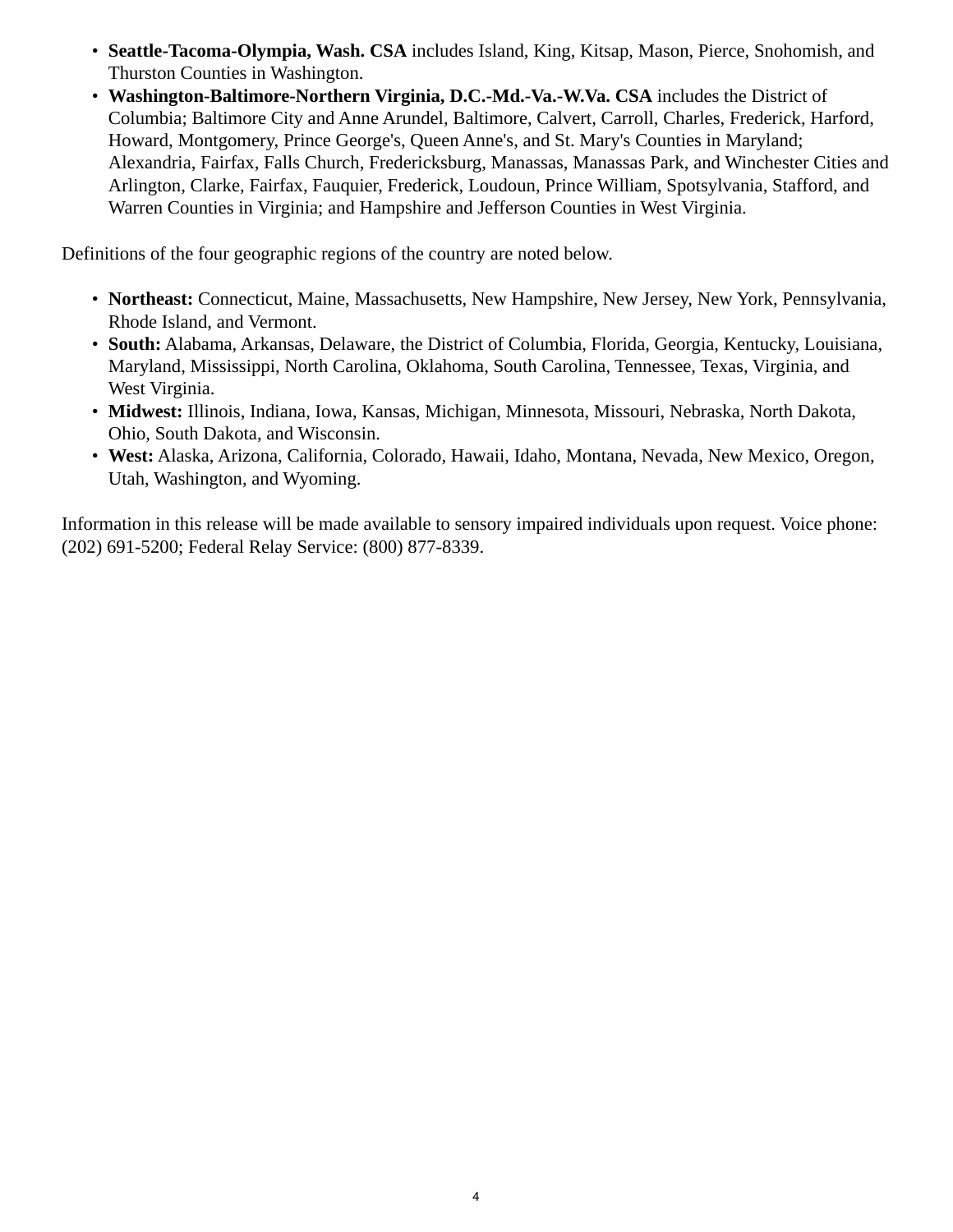|                                   | Total compensation                         |      |      |      | Wages and salaries                         |      |      |      |
|-----------------------------------|--------------------------------------------|------|------|------|--------------------------------------------|------|------|------|
| Area                              | 12-month percent changes for period ended- |      |      |      | 12-month percent changes for period ended- |      |      |      |
|                                   | March                                      | June | Sep. | Dec. | March                                      | June | Sep. | Dec. |
| <b>United States</b>              |                                            |      |      |      |                                            |      |      |      |
|                                   | 2.1                                        | 1.8  | 1.9  | 1.8  | 1.9                                        | 1.8  | 1.8  | 1.7  |
|                                   | 1.9                                        | 1.9  | 1.9  | 2.0  | 1.7                                        | 1.9  | 1.8  | 2.1  |
|                                   | 1.7                                        | 2.0  | 2.3  | 2.3  | 1.7                                        | 1.9  | 2.3  | 2.2  |
|                                   | 2.8                                        | 1.9  | 1.9  | 1.9  | 2.8                                        | 2.2  | 2.1  | 2.1  |
|                                   | 1.8                                        |      |      |      | 2.0                                        |      |      |      |
| <b>Northeast</b>                  |                                            |      |      |      |                                            |      |      |      |
|                                   | 1.8                                        | 1.6  | 1.6  | 1.5  | 1.8                                        | 1.6  | 1.6  | 1.5  |
|                                   | 1.9                                        | 2.0  | 1.8  | 2.0  | 1.6                                        | 1.7  | 1.7  | 1.8  |
|                                   | 1.5                                        | 2.0  | 2.5  | 2.6  | 1.5                                        | 1.9  | 2.5  | 2.6  |
|                                   | 4.0                                        | 2.1  | 2.0  | 1.9  | 4.4                                        | 2.2  | 2.1  | 2.0  |
|                                   | 1.6                                        |      |      |      | 1.8                                        |      |      |      |
| <b>New York-Newark-Bridgeport</b> |                                            |      |      |      |                                            |      |      |      |
|                                   | 1.8                                        | 1.7  | 1.8  | 1.6  | 1.5                                        | 1.7  | 1.7  | 1.4  |
|                                   | 2.2                                        | 2.1  | 2.0  | 1.8  | 1.7                                        | 1.6  | 1.5  | 1.3  |
|                                   | 1.4                                        | 1.8  | 2.1  | 2.8  | 1.2                                        | 1.3  | 1.7  | 2.6  |
|                                   | 2.6                                        | 2.1  | 1.6  | 1.4  | 2.5                                        | 2.4  | 1.7  | 1.4  |
|                                   | 1.6                                        |      |      |      | 2.1                                        |      |      |      |

### **Table 1. Employment Cost Index for total compensation and for wages and salaries, private industry workers, United States, Northeast region, and the New York area, not seasonally adjusted**